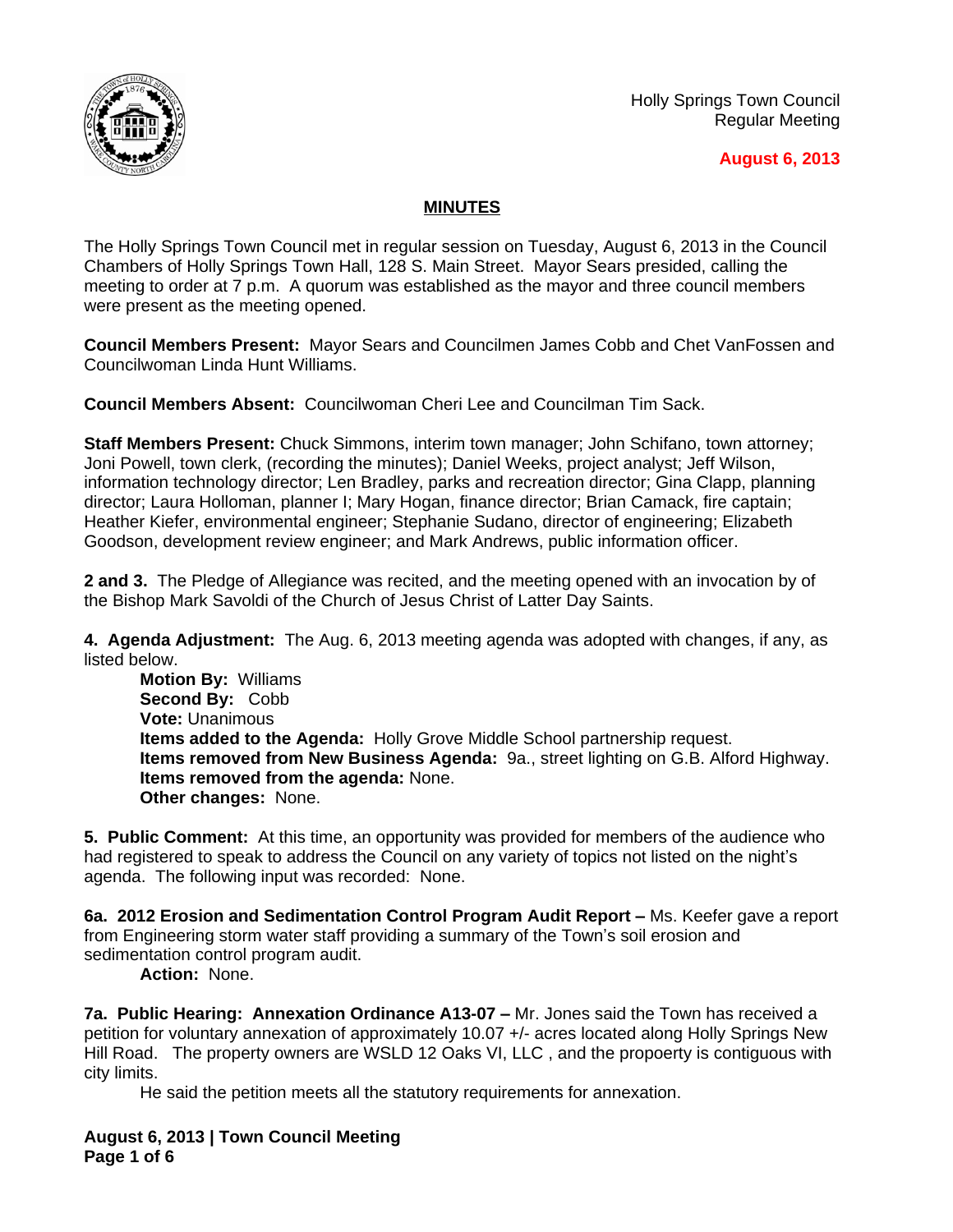With that explanation completed, Mayor Sears opened the public hearing. The following comments were recorded: None.

There being no comments, the public hearing was closed.

**Action:** The Council approved a motion to adopt Annexation Ordinance A13-07 annexing 10.07 -/+ acres owned by WSLD 12 Oaks Vi, LLC, and more particularly described as Wake County PIN: 0639.04-84-3646, into the corporate limits of the Town of Holly Springs.

**Motion By:** VanFossen **Second By:** Cobb **Vote:** Unanimous

*A copy of Annexation Ordinance 13-07 is attached to these minutes.*

**7b. Public Hearing: Annexation Ordinance A13-08 – Mr. Jones said the Town has received a** petition for voluntary annexation of approximately 3.19 +/- acres located along Green Oaks Parkway. The property is owned by the Town of Holly Springs, and the property is contiguous with city limits.

He said the petition meets all the statutory requirements for annexation.

With that explanation completed, Mayor Sears opened the public hearing. The following comments were recorded: None.

There being no comments, the public hearing was closed.

**Action:** The Council approved a motion to adopt Annexation Ordinance A13-08 annexing 3.19 -/+ acres owned by the Town of Holly Springs, and more particularly described as Wake County PINs: 0639-93-7984; 0639-94-9124; and 0639-95-3025, into the corporate limits of the Town of Holly Springs.

**Motion By:** Cobb **Second By:** VanFossen **Vote:** Unanimous

*A copy of Annexation Ordinance 13-08 is attached to these minutes.*

**7c. Public Hearing: Fiber Optic Network Report – Mr. Schifano said this required public hearing** was held on July 16; however, bank quotes received in June were not locked in and the process must be repeated.

Mr. Schifano said in order to borrow funds for the installation of a fiber optic network, the Town of Holly Springs must first obtain approval from the Local Government Commission. A step in that application process is to hold a public hearing to receive comments from citizens on the question of whether or not the town should seek installment financing (as opposed to other financing.)

He said following the public hearing, the Council is asked to adopt two resolutions.

Note that the Town intends to finance a portion of this project with one borrowing not to exceed \$1,500,000.

Having received financing terms from a number of different banks, staff recommends that the Council authorize the Town to enter into a loan agreement with PNC for \$1,500,000 for a period of 10 years at an annual interest rate of 2.06% for installation of a fiber optic network, pending approval of the LGC. A resolution to be adopted authorizes an annual interest rate of up to 2.50% in order to prevent any further need for public hearing and notices in the event the interest rate changes.

With that explanation completed, Mayor Sears opened the public hearing. The following comments were recorded: None.

There being no comments, the public hearing was closed.

**Action #1:** The Council approved a motion to adopt Resolution 13-31.1 approving financing terms and authorizing the Town to enter into loan agreement with PNC for \$1,500,000 for a period of 10 years at an annual interest rate of 2.06% for installation of a fiber optic network, pending approval of the LGC, and authorizing an annual interest rate not to exceed 2.50%.

**August 6, 2013 | Town Council Meeting Page 2 of 6**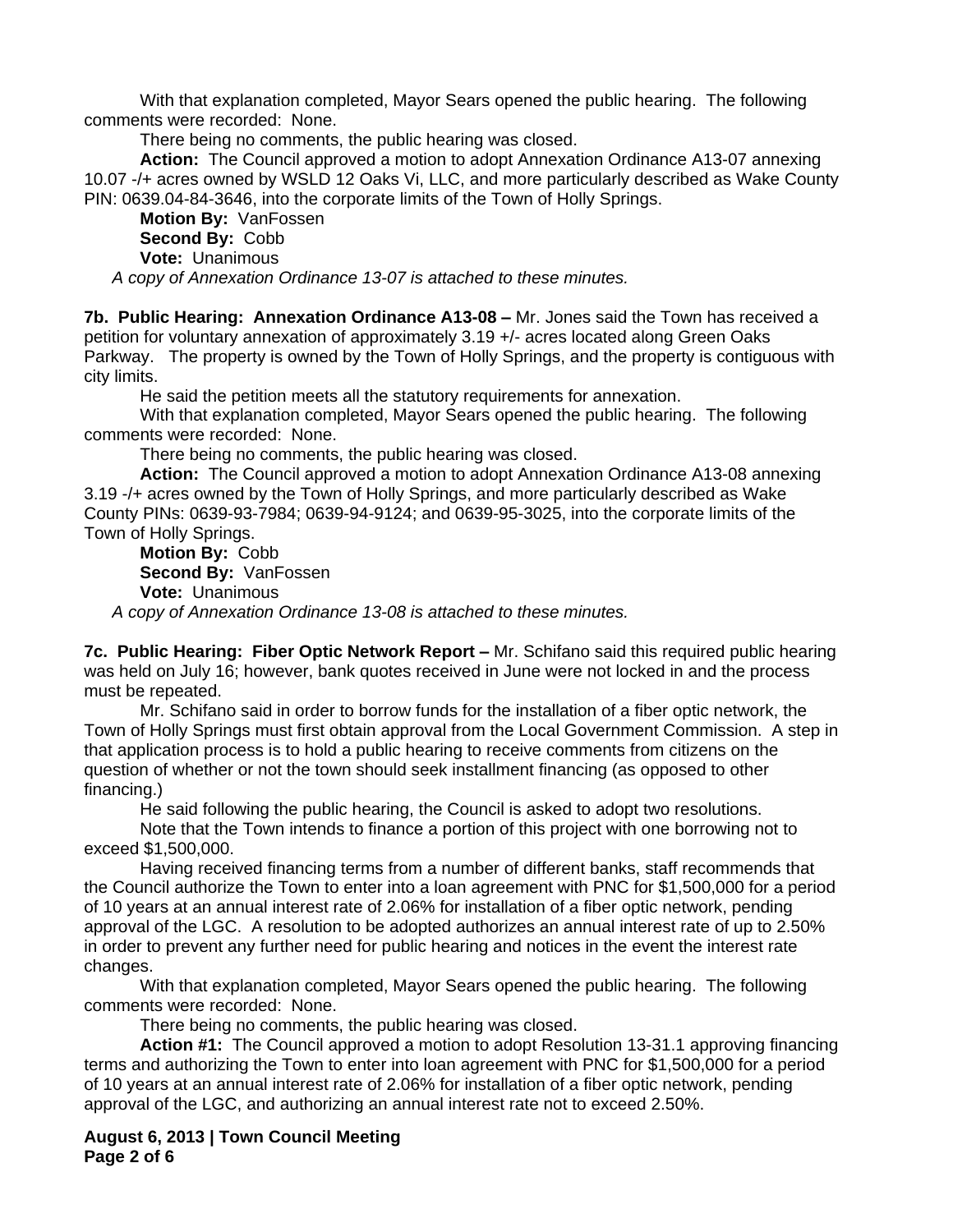**Motion By:** Cobb **Second By:** VanFossen **Vote:** Unanimous *A copy of Resolution 13-31.1 is attached to these minutes.*

**Action #2:** The Council approved a motion adopt Resolution 13-27.1, a reimbursement resolution authorizing the Town to reimburse itself for expenditures in the fiber optic network project prior to the loan's closing.

**Motion By:** Cobb **Second By:** VanFossen **Vote:** Unanimous *A copy of Resolution 13-27.1 is attached to these minutes.*

**8a. Consent Agenda:** The Council approved a motion to approve all items on the Consent Agenda. The motion carried following a motion by Councilman VanFossen, a second by Councilman Williams and a unanimous vote. The following actions were affected:

8a. Minutes – The Council approved minutes of the Council's regular meeting held March 19, 2013.

8b. Budget Amendment \$30,000 – The Council adopted an amendment to the FY 2013-14 budget in the amount of \$30,000 for the Convergent Nonprofit Solutions contract. *A copy of the budget amendment is attached to these minutes.*

8c. Budget Amendment, \$649,800 - The Council adopted an amendment to the FY 2013-2014 budget in the amount of \$649,800 to appropriate funds for the North Main Athletic Complex Phase 2 design services contract. *A copy of the budget amendment is attached to these minutes.*

8d. FY 2013-14 Fee Schedule Amendment - The Council approved an amendment to the FY 2013-14 fee schedule.

8e. Resolution 13-32 – The Council adopted Resolution 13-32 exempting the Comprehensive Secondary and Cumulative Impacts Master Mitigation Plan project from the requirements of G.S. 143-64.31. *A copy of Resolution 13-32 is attached to these minutes.*

8f. Budget Amendment \$120,000 – The Council adopted an amendment to the FY 2013-14 budget in the amount of \$120,000 for 911 PSAP Funds. *A copy of the budget amendment is attached to these minutes.*

8g. Contract Report - The Council received a report of contracts amounting to less than \$15,000 approved by department heads and management, pursuant to policy.

**9a. G. B. Alford Highway Street Lighting** – This item was removed from the agenda during agenda adjustment.

**9b. Space Needs Analysis Contract** – Mr. Weeks explained that in the not too distant future, the Town will encounter some opportunities as it relates to the usage of Town-owned building space. Specifically, the spaces in question are the police station, which is to be vacated with completion of the new law enforcement center, (roughly 5,000 square feet, 3,500 square feet of which is usable for offices); and the Bateman building (roughly 2,200 square feet) which will become usable for Town purposes once Bateman Civil Survey has vacated the building.

Mr. Weeks said it would be wise to have a better understanding of what the Town's space needs may be over the next few years as we are faced with what to do with these facilities. Options could range from relocating existing Town departments to leasing this space to external parties.

He said staff engaged Maurer Architecture out of Raleigh to assist with this study. The Town has contracted with Maurer in the past when designing Fire Station #2. They would analyze current staffing levels, department and office space, and help project future staff growth and space needs. Maurer would meet with each department (excluding police, fire, public works and public utilities) in an effort to anticipate growth and probable space needs. Maurer also would evaluate

**August 6, 2013 | Town Council Meeting Page 3 of 6**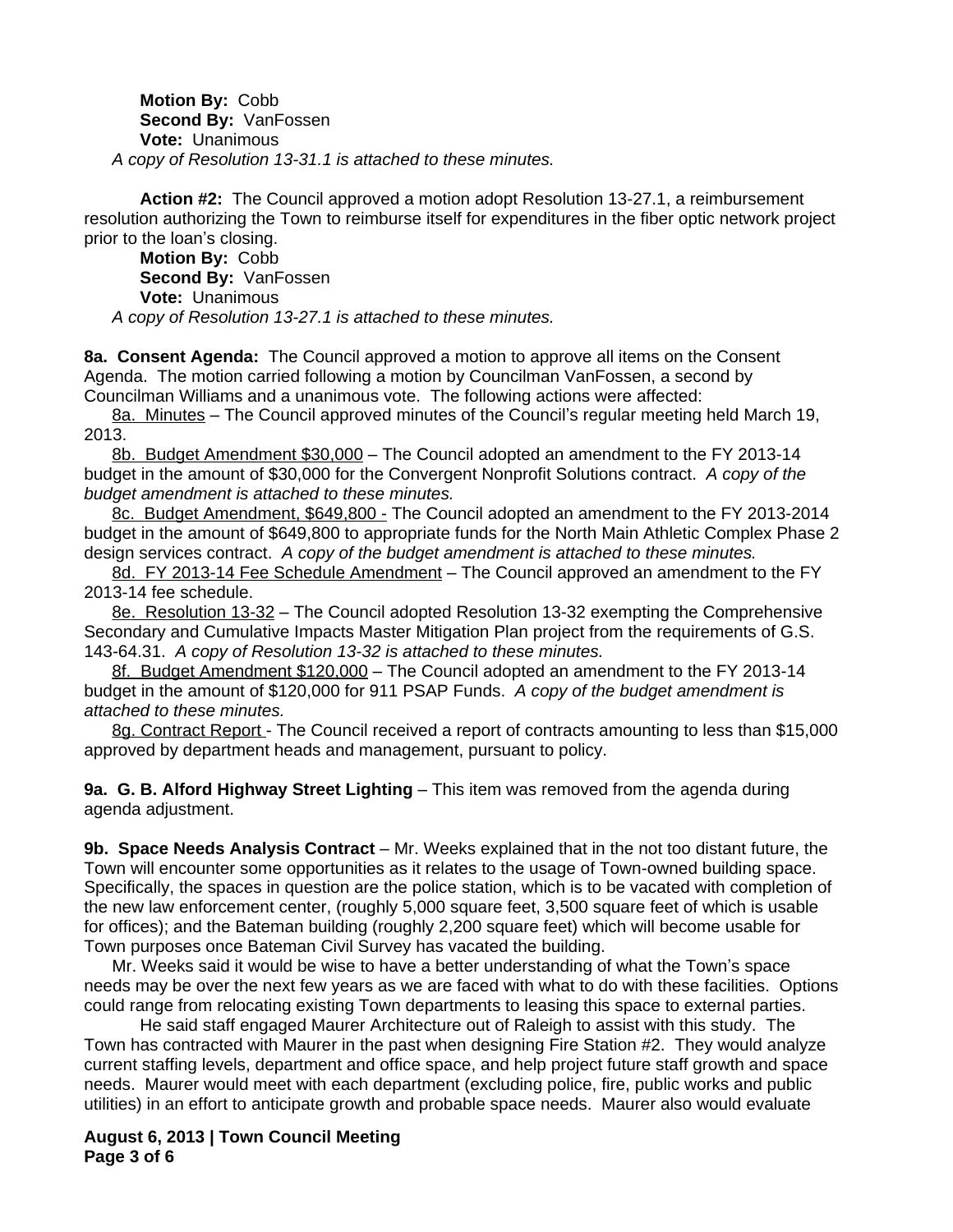and provide recommendations on more efficient ways to utilize space in Town Hall, which would obviously have a direct impact on the need for space in the two facilities listed above.

**Action:** The Council approved a motion to enter into a proposal with Maurer Architecture for a space needs analysis.

**Motion By:** Williams **Second by:** Cobb **Vote:** Unanimous.

**9c. Development Plan Amendment 03-PUD-01-A07, Twelve Oaks PUD** – Ms. Holloman said t he purpose of a proposed amendment to the Twelve Oaks PUD is to incorporate an existing  $\pm$ 13.07 acre parcel located near the entrance to the subdivision. The subject parcel is surrounded on all sides by the 12 Oaks subdivision and has significant frontage along New Hill Road. There are no associated development changes with this amendment, Ms. Holloman said.

The newly acquired land would be subject to the same PUD development criteria and standards as the existing land within Twelve Oaks.

She said a Planned Unit Development district is used to create a unified development and set forth a unique set of zoning regulations for the development therefore, a detailed site plan is not provided, only the dimensional and "zoning" standards for each area.

**Action:** The Council approved a motion to approve Planned Unit Development #03-PUD-01-A07 for Twelve Oaks as submitted by Tom Spaulding of Spaulding & Norris, PA, Project Number 410-02, dated 7/5/13 with the following conditions:

- 1. All previous conditions for the Twelve Oaks PUD will apply to this amendment.
- 2. The sewer stub required for the Stephenson tract of property must be constructed as per the current terms of the Developer Agreement dated March 20, 2012.
- 3. The following conditions must be addressed and shown on the next development plan that is submitted for the corresponding phase:
	- a. Prior to any new phase north and east of Phase 1 (also shown as SF7) the following items must be completed:
		- i.The road improvements along Old Holly Springs/Apex Road at Ivey Arbor Way. ii.The road connection from Phase 3 to Ivey Arbor Way.
	- b. With the development of Phase 2, the following items must be completed:
		- i.The sewer stub required for the Smith, Harris and Lawrence tract of property must be constructed
- 4. Since this PUD amendment adds 13.07 acres to this project, the following conditions apply to the newly added area:
	- a. There is Developer Agreement dated March 20, 2012 associated with the original Twelve Oaks PUD area. This agreement will not include the newly added 13.07 acres. All fees and requirements outlined in the town's ordinances and standards will apply to the new tract.
	- b. This revision adds property that was not part of the approved PUD. Any property that is added to the PUD is required to meet the Town of Holly Springs NPDES PH. II Post Construction Storm water Ordinance.
	- c. A fee-in-lieu of upgrade will be required for this project for the Twelve Oaks Pump Station and associated Force Main (*Note that this will apply to new lots associated with the 13 acre additional area).*
	- d. Revised homeowner association covenants including the newly added area shall be recorded with the first plat associated with this portion of the subdivision.
	- e. The new roadway improvements required with this amendment for New Hill Road are required to be constructed at the time any portion of the new 13 acres is developed.
	- f. This project will be required to meet the Town of Holly Springs NPDES Ph. II Post Construction Storm water Ordinance.

**August 6, 2013 | Town Council Meeting Page 4 of 6**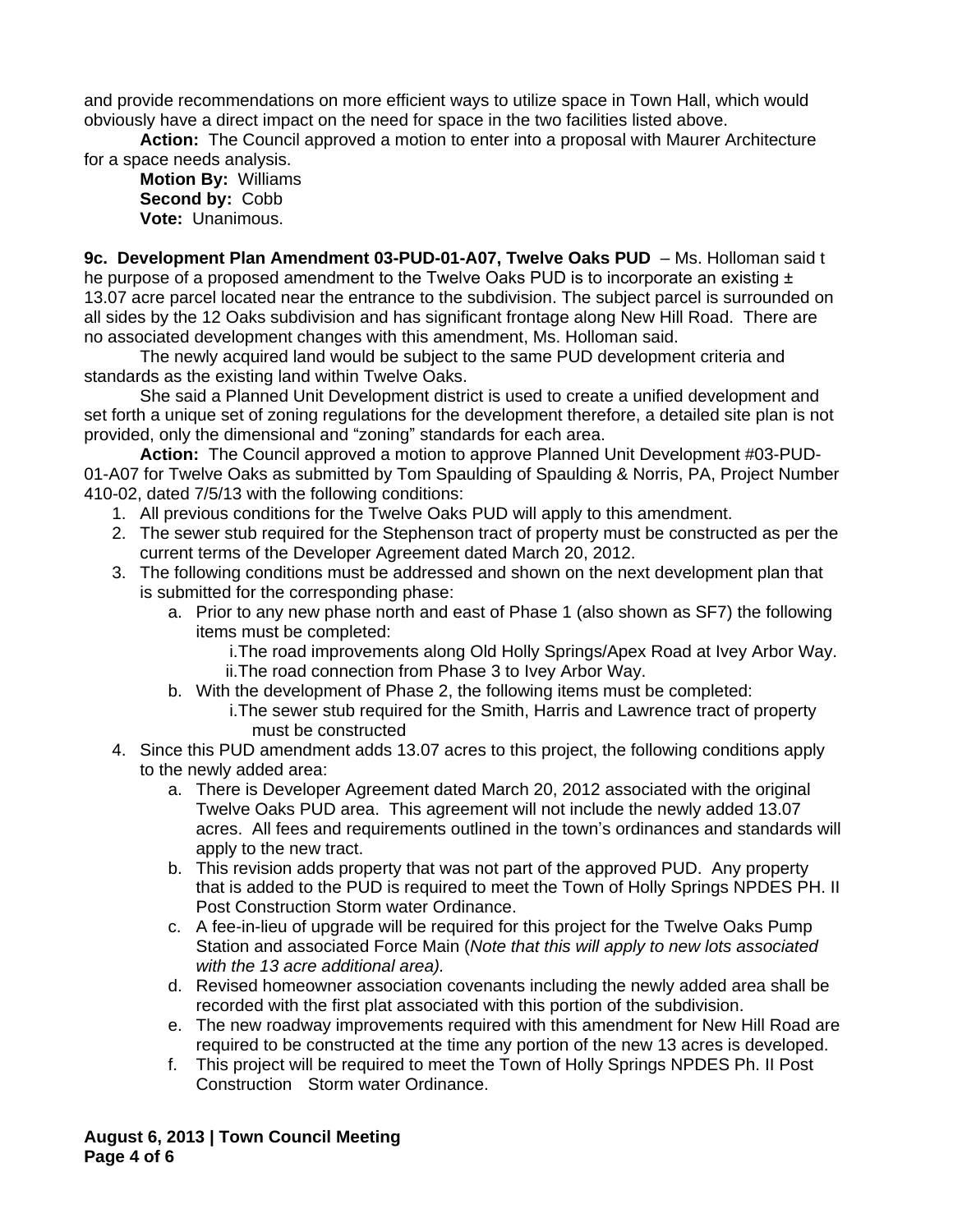- g. The following items must be addressed prior to or with the first construction drawing submittal for lots in the 13.07 acre additions:
	- i.Verify that the previous evaluations and design of the pump station took into account this area and additional lots. Please provide a copy of the latest approved sewer report with the areas of the report highlighted that show that this is addressed.
	- ii.Provide a copy of NCDOT information and status of offsite road improvements required by NCDOT which must be satisfied at the time NCDOT deems necessary.
	- iii.An update to the Reclaimed Water Hydraulic Report must be submitted and approved for the additional reclaimed water main extensions proposed.
	- iv.Provide Jurisdictional Determinations from the regulatory agencies to confirm S&EC's determinations.
	- v.A soils report must be submitted for any reclaimed irrigation that is used.
	- vi.Thoroughfares, collectors and boulevards will require a calculated pavement design with 1<sup>st</sup> construction drawing submittal. This may result in a pavement cross section bigger than the specified minimum.
	- vii.Note that the pavement design will require NCDOT approval. The most restrictive cross-section between the minimum design, calculated pavement design, Triassic design, and NCDOT design will apply.
	- viii.Final copies must be provided for the Water System Hydraulic Report for documentation of fire flow and system pressure requirements.
	- ix.Verify if any additional easements are needed outside the right-of-way for sidewalk along New Hill Road.
- h. The following items must be addressed prior to the first construction drawing approval for any lots in the 13.07 acre addition:
	- i.All environmental permits must be obtained prior to construction drawing approval and/or issuance of a land disturbance permit for the entire project.
	- ii.Approval of Storm water Management Plan is required prior to issuance of a land disturbance permit or construction drawing approval.
	- iii.Payment of the Storm water Fee-in-Lieu will be required

Storm water sureties are required on this project. A performance surety in the form of a bond, letter of credit or cash is required in the amount of 150% estimated construction cost of the storm water BMP prior to the preconstruction meeting and a maintenance surety in the form of a cash escrow account in the amount of 35% the actual construction cost of the BMP is required at the end of the performance monitoring period for the project.

## **Motion By:** Williams **Second by:** Cobb **Vote:** Unanimous.

**9d. Holly Grove Middle School Partnership Request** – Mr. Bradley explained that Holly Grove Middle School is adding bleachers at its athletic fields also that are used by the Town of Holly Springs. The school is requesting that the Town share in the cost by providing a matching contribution to the project of \$19,000.

Mr. Bradley said this would be another example of how the Town can leverage its funding for new facilities to get more for less.

Jarod Smith and Shane Zimmer, both teachers at Holly Grove Middle School, addressed the Council to explain that the bleachers would accommodate 200 spectators. The school has raised the \$19,000 it needs for its half of the project.

Mr. Bradley said the Town's portion could come from Parks and Recreation reserve funds.

**Action:** The Council approved a motion to partner with Holly Grove Middle School for the addition of joint use bleachers at the school and to provide \$19,000 in matching funds.

**August 6, 2013 | Town Council Meeting Page 5 of 6**